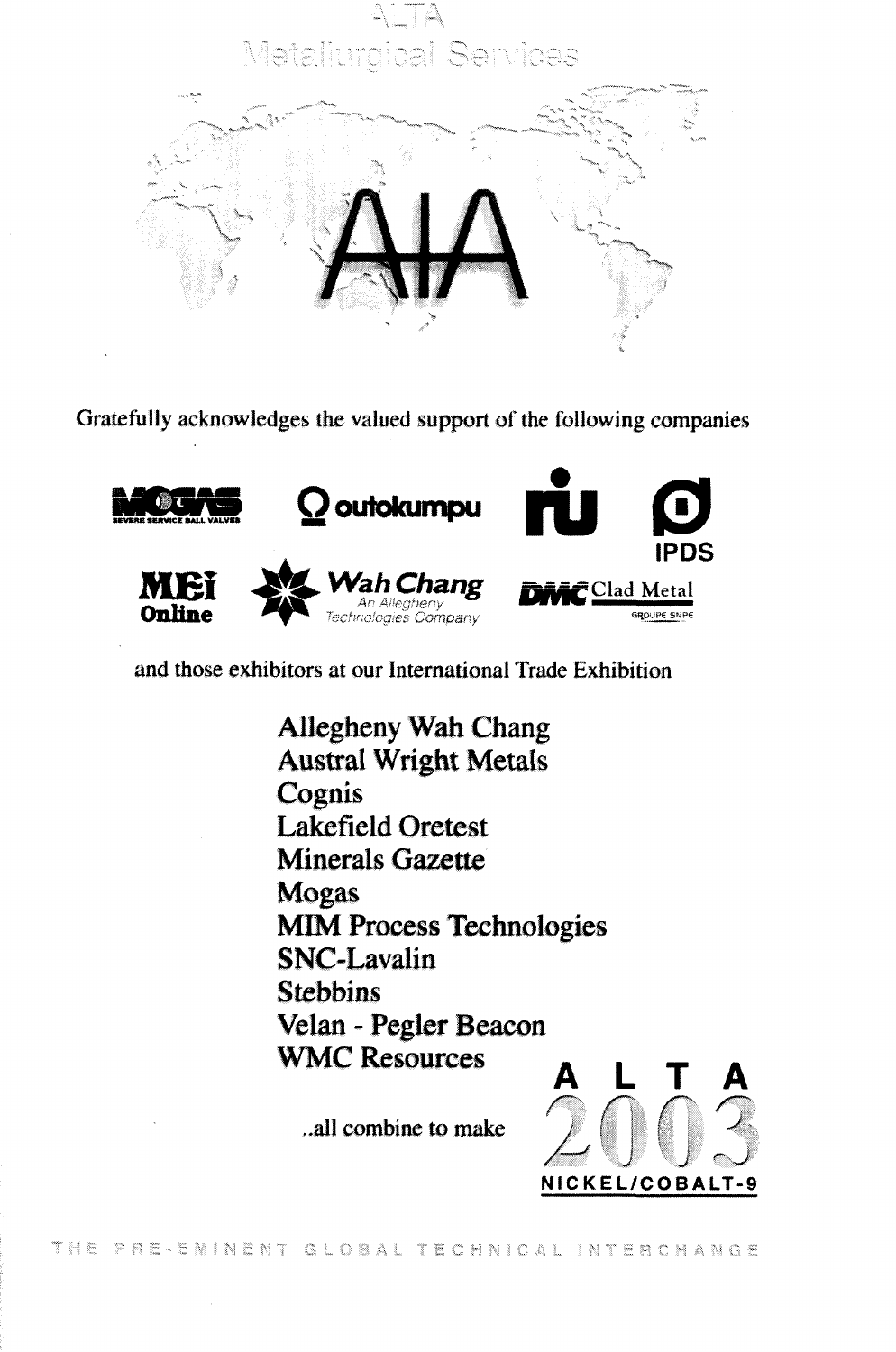

# *Contents* **-** *Day 1*

### *Treatment of Laterites*

*Pressure Acid Leaching of Nickel-Cobalt Laterites: Status and Likely Developments By John O'Shea - John O'Shea & Associates Pty Ltd - Australia*

*T\ Ni/Co Laterites: Where to Now ? •^ By Peter A Burger - Burger Geological Services Pty Ltd - Australia*

M *Niquel do Vermelho Project- Metallurgical Update / By Vanessa M Torres - Companhia Vale do Rio Doce - Brazil*

## *Process Technology*

*1*

#### *Design of Horizontal Autoclaves, A Pilot Plant Evaluation of Solids Suspension, Blending & Residence Time Distribution*

*By Peter Forschner and David Houlton - Ekato Ruhr-und Mischtechnik GmbH - Germany, Volker Kassera - CFD Consultants - Germany & Ronald Klepper - Ekato Corporation - USA*

I) *Jarosite I Alunite in Nickel Laterite Leaching - Friend or Foe? ' By J H Kyle - Jim Kyle & Associates - Australia*

*Practical Aspects of Rheology and the Applications in Nickel Processing By Lincoln McCrabb and Julian Chin - Rheochem Ltd - Australia*

\ *Norilsk Platiniferous Pyrrhotite Concentrates - New Insight into Combined Processing*

*By Michael N Naftal, Vladimir T D'yatchenko and Raisa D Shestakova Norilsk Nickel Mining and Metallurgical Company - Russia Vladimir I Goryachkin - Metallurgy Institute, Russian Academy of Sciences Elmira M Timoshenko - Research Institute, Gintsvetmet - Russia*

## *Environmental & Tailings*

;) *Neutralization of Acid Leachate at a Nickel Mine with Limestone ByJP Maree, G Strobos, P Hlabela and R Nengovhela - CSIR - South Africa M J Hagger - BCL - Republic of Botswana, H Cronje - Thuthuka A van Niekerk and A Wurster - Golder Associates Africa*

### *High Density Residue Transport and Disposal*

*By Paul Geraedts and Berry van den Broek - Weir Netherlands b.v. I Geho Pumps The Netherlands*